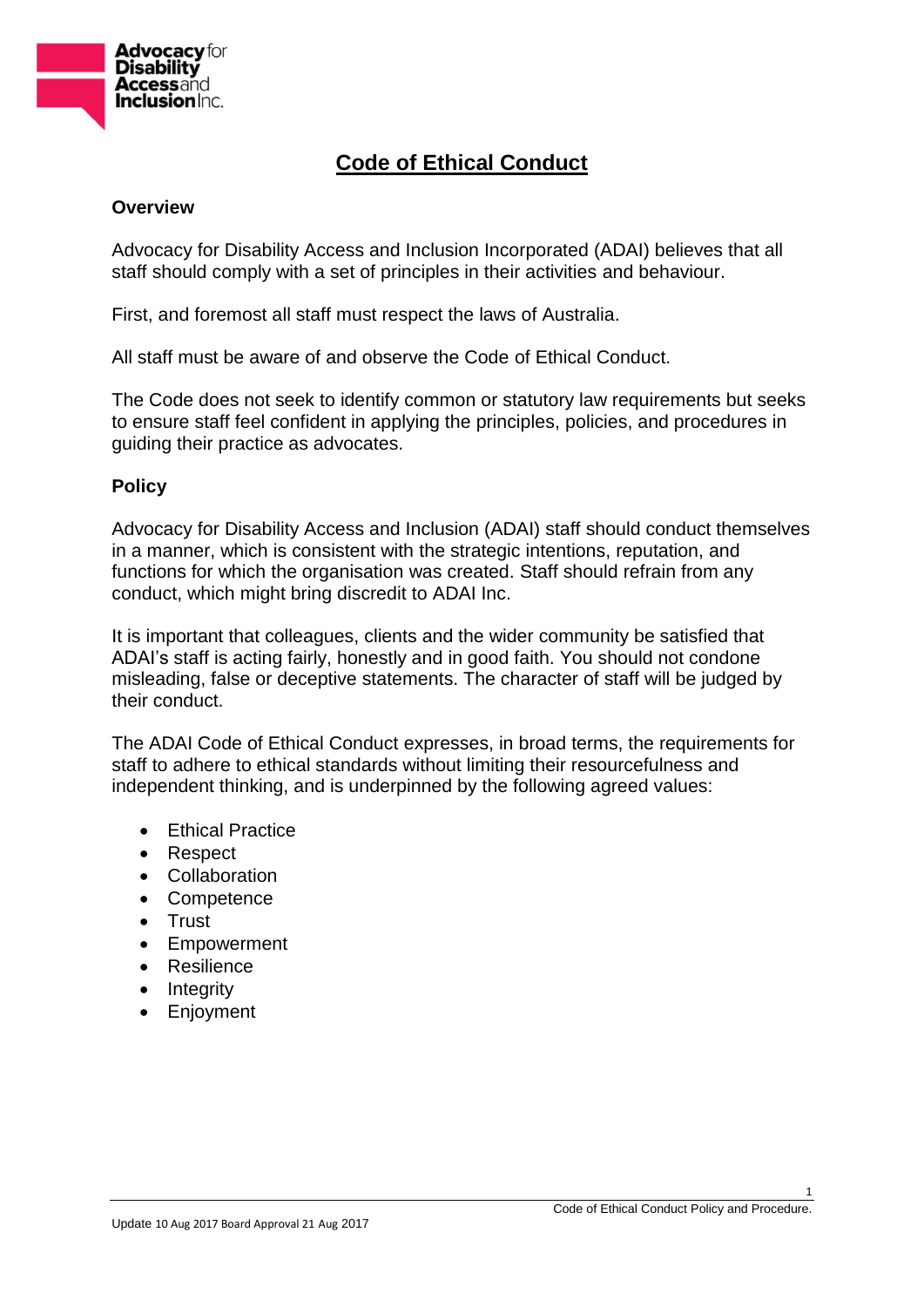

# **Code of Ethical Conduct**

Advocacy for Disability Access and Inclusion advocates will:

- Provide high quality services to people with disabilities in a prompt and professional manner, and in accordance with relevant policies;
- Identify and promote a best practice approach. This involves adopting appropriate strategies, methods and processes that leads to improved outcomes for people with disabilities;
- Apply knowledge and expertise to deliver a high quality service and identify opportunities to improve service outcomes; and
- Access alternative sources of counsel, advice, or service when necessary.
- Promote an environment that encourages respect and trust;
- Treat others fairly, objectively and in a courteous manner; and
- Ensure freedom from discrimination, harassment, bullying and victimisation.
- Comply with the National Standards for Disability and the Convention on the Rights of People with Disability and the optional Protocols

# **Conflicts of interest**

ADAI staff and board of management should both be, and appear to be, free of any interest (financial or otherwise) which may be regarded as being in conflict or incompatible with their integrity and objectivity.

Independence is the cornerstone of objectivity. Both external and internal parties have a need for credibility of information and action in relation to ADAI. ADAI's management at all substantive levels seeks credibility and accountability in information and in the activities of its entire staff.

The Management and staff of ADAI must be careful to apply an attitude of professionalism within the bounds of confidentiality, and should remain independent in fact as well as independent in appearance.

Accordingly, ADAI's staff should recognize and avoid situations, which may affect their integrity and objectivity by:

- being cautious of undue benefits or preferential treatment received in the course of their employment. Such benefits may cloud their judgment or objectivity
- ensuring ADAI's facilities or property, information or resources are used in the best interests of ADAI's community.
- guarding against conflicts of interest arising from inappropriate financial involvement and personal relationships.

## **Gifts, benefits and hospitality**

 Gifts, benefits or hospitality which are irregular and of nominal value, used for promotional purposes by the donor and seen as generally accepted practice (such as a business lunch), may be accepted.

2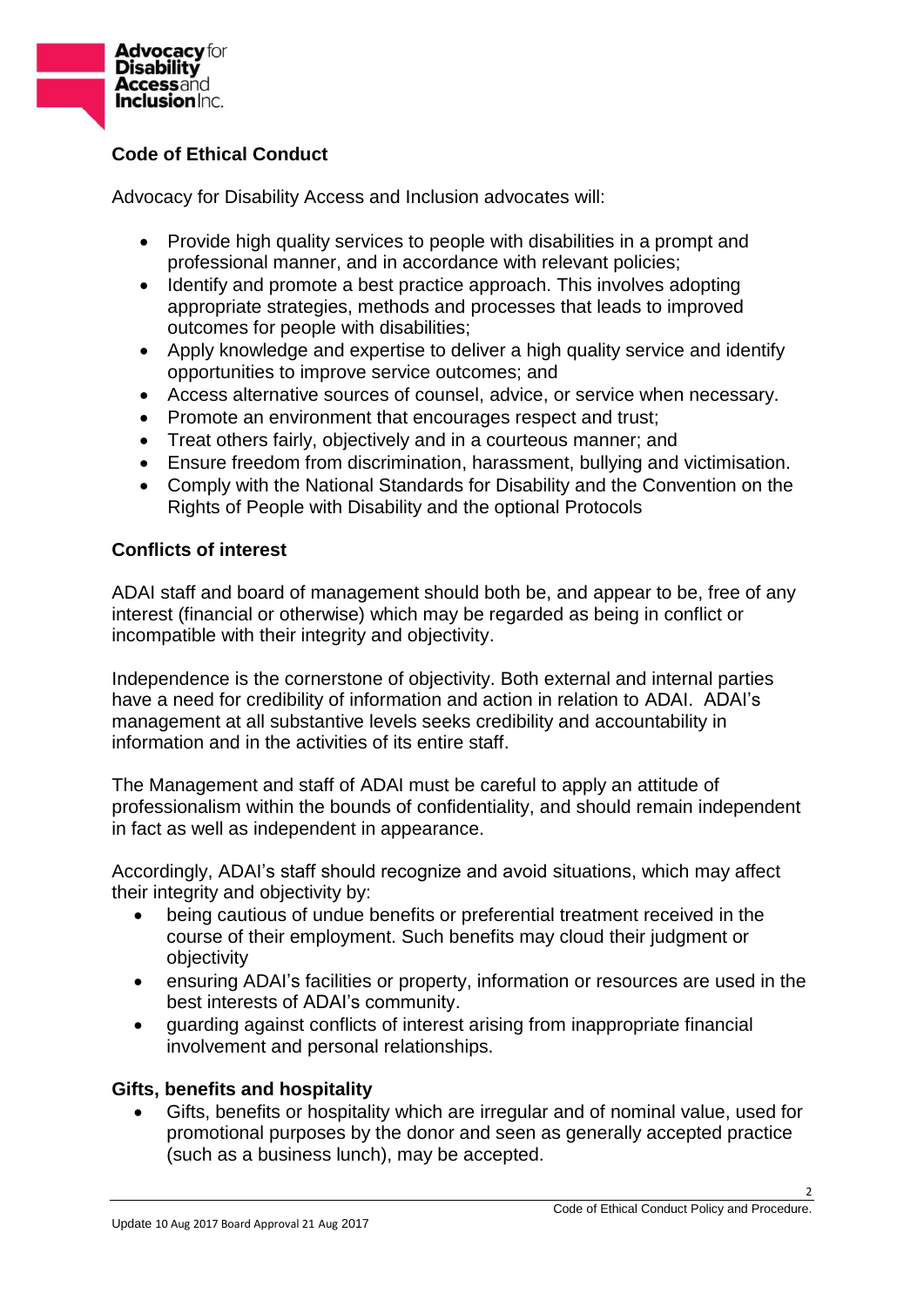

- Gifts, benefits or hospitality that exceed a nominal amount, must be declared to the staff member's line manager and must not be accepted if in the view of the line manager the acceptance of the gift or gratuity would compromise objectivity and be seen by the wider community as likely to influence the staff member in their official capacity.
- Gifts, benefits or hospitality offered as an inducement to place a staff member under an obligation to purchase goods or services cannot be accepted.
- Staff must not accept gifts of money.

# **Application of the Code**

It is important to recognise that in applying this Code, the personal characteristics of honesty, sincerity, impartiality and trustworthiness are key guiding attributes.

The effectiveness of ADAI's policies relies on all staff taking responsibility for their own behaviour and being committed to the standards inherent in this document.

Staff are expected to be familiar with the policies and procedures of ADAI Inc. relevant to this Code.

Depending on the circumstances, it may be necessary to seek legal advice to guide the decision-making processes where conflicts of interest or potential conflicts occur. Seeking such advice should follow the normal procedures of ADAI.

Circumstances may arise where a staff member or Board member may have private and/or monetary interests, which may lead to an actual or potential conflict of interest in the financial management of the activities and objects of ADAI. The staff member should avoid entering or being personally involved in financial decision-making in a situation in which there is a conflict of interest, recognizing also the need for disclosure of any interest or apparent interest to the relevant manager as mentioned beforehand.

All staff of ADAI will receive a copy of this Code, and will exercise any power by virtue of their appointment or any additional powers delegated to them from time to time in accordance with this Code.

The 'reasonable person' test is appropriate in determining whether a staff member has behaved in an objective manner. In other words, whether a reasonable colleague, knowing all the facts and circumstances, would conclude that the staff member has acted properly and impartially.

## **Consequences of a breach of the Code**

Many elements of the Code are aspirational in nature. This code has been developed not only to satisfy existing legal requirements, but also to engender behaviour, which exceeds the legal minimum. Staff should be familiar with the substance and spirit of the Code and should be aware that breaches may result in sanctions, which may include counselling, disciplinary action, performance review, or

3